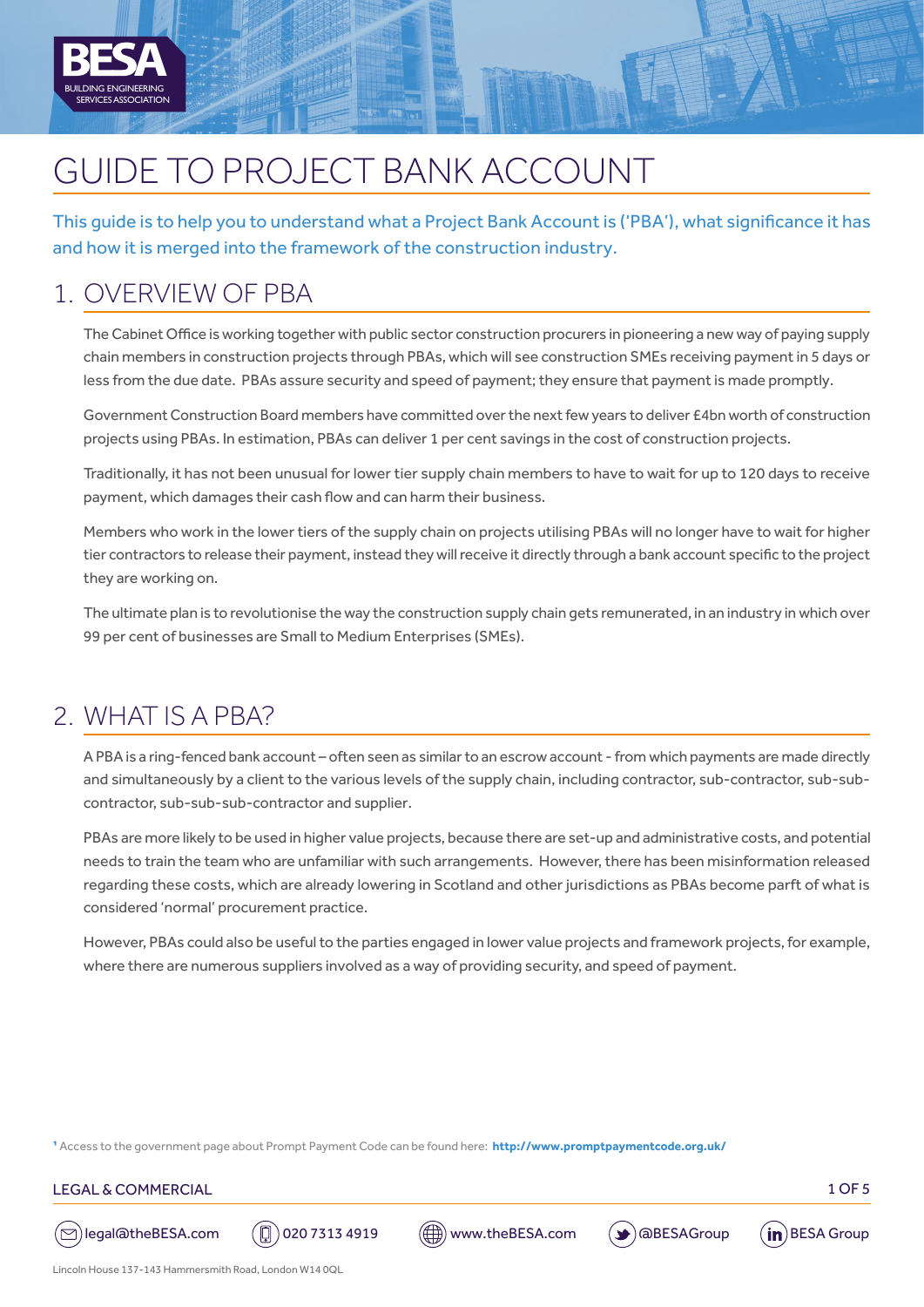TRADITIONAL

### 3. CASH FLOW DISBURSEMENT MODEL:



### PROJECT BANK ACCOUNT

Standard form PBA documentation to enable the use of PBAs has been published by PPC2000, JCT and NEC.

### 4. HOW DOES IT WORK?

The parties further down the construction chain do not have to wait for the contractor or other party above them in the chain to pass on payment to them – payment is made directly by the bank at the same time as payment is made to the contractor. These arrangements offer the supply chain security if the main contractor becomes insolvent.

PBAs have trust status which secures the funds as they can only be paid to the named beneficiaries – the supply chain members named in the account. The advantage of trust status is that in the case of insolvency monies in the account due for payment to the supply chain are protected from the insolvency process as they exist outside the main contractor's accounts and can only be paid to the beneficiaries.

There are number of bodies currently offering PBA facilities, including:

- **D** Barclays Bank
- Bank of Scotland

#### LEGAL & COMMERCIAL 2 OF 5





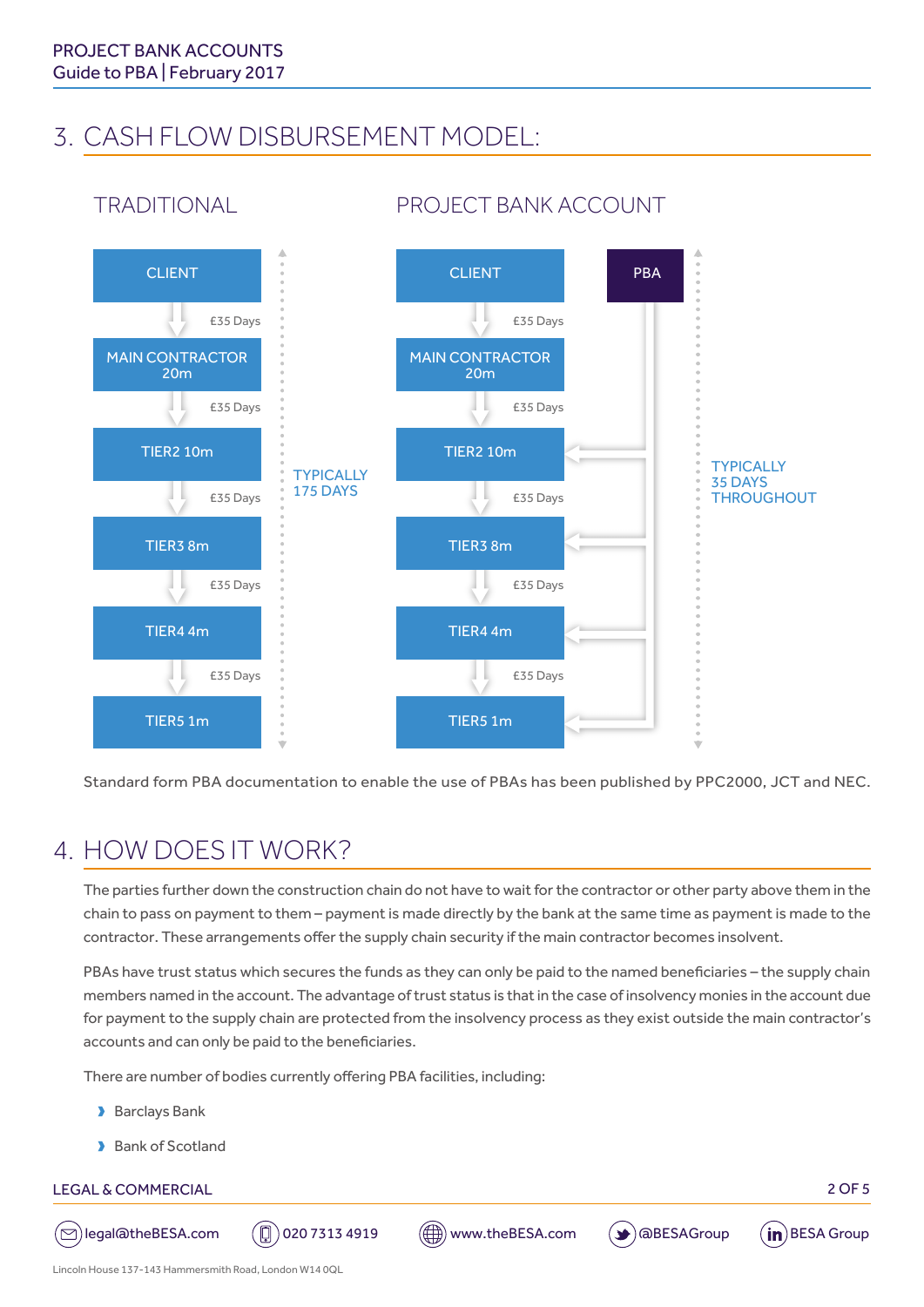### 5. LIMITATIONS

Each tier of the supply chain is still, in the traditional way, responsible for valuing, on an interim basis, the amounts of payment due to the tiers below. Therefore, an unscrupulous contractor at any level of the supply chain may still seek, in the historic way, to undervalue payments downstream in order to ensure its proportion of the funds within the PBA are preserved at the detriment of the lower tiers.

### 6. WHY CHOOSE A PBA?

The Banwell, Latham, Egan and Farmer reports published by UK Government over the last thirty years in the UK diagnosed a highly fragmented construction industry and unfair payment practices causing significant waste and serious productivity issues.

The inefficiencies that poor payment practices create are now acknowledge to be detrimental to: cost, duration and quality of; project delivery. PBAs represent a major culture shift in an industry utilising lengthy payment cycles into its business models as a means of low cost finance.

In a construction industry, where 99% of businesses are SMEs, traditional payment processes are becoming increasingly inappropriate as these businesses are having to increase their overheads dedicated to securing their cash flow and controlling their credit, thereby risking delays and insolvencies.

## 7. BENEFITS OF USING PBAS

| <b>SECURITY OF</b><br><b>PAYMENT</b>           | Once a client has deposited the monies in the PBA the cash belonging to each tier of<br>the supply chain is safe since the PBA is ring-fenced. This means if any of the parties<br>in the top tier for the contractual chain (trustees) become insolvent, monies within<br>the PBA are safe from the insolvency process and the supply chain still gets paid. |
|------------------------------------------------|---------------------------------------------------------------------------------------------------------------------------------------------------------------------------------------------------------------------------------------------------------------------------------------------------------------------------------------------------------------|
| <b>EFFICIENCY OF</b><br><b>PAYMENT</b>         | Payments out of the PBA are made simultaneously to everybody therefore the cash<br>flow management is quicker due to suppliers being paid on time.                                                                                                                                                                                                            |
| <b>COST SAVINGS</b>                            | There is a reduction in unnecessary overheads employed for credit control as<br>it removes the need for the SME to chase overdue or under, payment, which<br>subsequently leads to a reduction in not only administration costs, but also finance<br>costs as well, as the SME doesn't have to borrow money to forward fund the projects.                     |
| <b>COLLABORATION</b>                           | PBAs encourage trust within the overall team, as the risk of not being paid is<br>significantly reduced. This greater certainty leads to an increase in collaboration,<br>quality, confidence and better productivity.                                                                                                                                        |
| <b>PROTECTION AGAINST</b><br><b>INSOLVENCY</b> | Compared to other sectors, the construction industry has the highest rate of<br>insolvencies as businesses struggle to fund ongoing projects due to delayed payment<br>terms and late payment. The utilisation of PBAs, reduces the negative impact of<br>insolvency on the supply chain causing less disruption to a project.                                |
| <b>PROTECTION FOR</b><br><b>SMES</b>           | PBAs supports Governments' commitment to endorsing the interests of SMEs by<br>safeguarding them from not getting paid. The detriment of poor payment may bring<br>on the loss of the experienced quality SMEs, either due to insolvency, or due to their<br>lack of confidence in projects.                                                                  |

#### LEGAL & COMMERCIAL 3 OF 5

( $\odot$ )legal@theBESA.com ( $\Box$ ) 020 7313 4919 ( $\Box$ ) www.theBESA.com ( $\blacktriangleright$ ) @BESAGroup (in)BESA Group

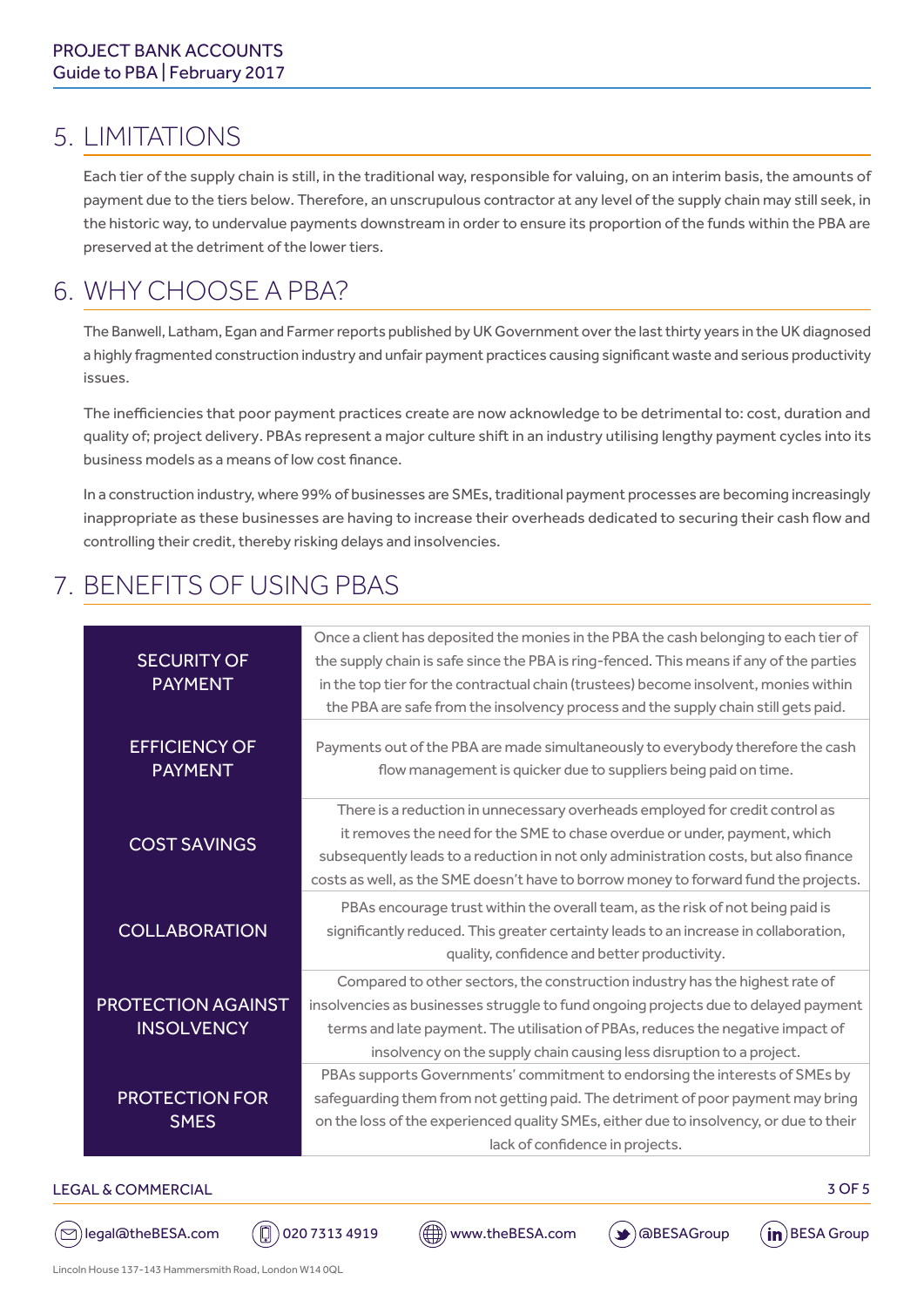### 8. WHO SUPPORTS PBAS?

### ENGLAND

In England, the Specialist Engineering Contractors' Group (SEC Group) had issued a press release announcing that the UK government's target of £4bn of construction work paid by the means of PBA by 2014 has been achieved.<sup>2</sup> The PBA move has been widely welcomed by supply chain trade associations, but faces ardent hostility from tier 1 contractors who see it as an attack on their business model.

### WALES

In Wales, Flintshire, Swansea and Torfaen Councils have all identified construction projects to pilot the use of Project Bank Accounts (PBAs). The option to adopt PBAs also features in the North Wales framework agreement for delivery of future schools building programme incorporating all six North Wales Local Authorities.<sup>3</sup>

#### NORTHERN IRELAND

Northern Ireland introduced the use of PBAs in January 2013 on all construction projects above £1m value. Guidance can be found in the Procurement Guidance Note. 4

#### **SCOTLAND**

Following the successful completion of the trial programme recommended by the Review of Scottish Public Sector Procurement in Construction, the guidance on the implementation of Project Bank Accounts (PBAs) in construction contracts has been published. Scottish Government bodies must include PBA in tender documents for contracts commencing procurement procedures from 31 October 2016.<sup>5</sup>

NOTE: Differences in trust law between Scotland and England mean that a straight application of English law solutions may not be effective in Scotland.

### 9. HOW IS A PBA IMPLEMENTED INTO CONSTRUCTION CONTRACT?

As stated above, a PBA requires a modification to the conventional contractual arrangement, below are the two main contractual options.

### JCT – PBA OPTION.

- $\blacktriangleright$  A PBA is in the joint names of client and main contractor
- A PBA is best suited to larger projects where there are a number of sub-contractors involved as it can have the most profound benefit in terms of stabilising the financial model of the project.
- PBAs usually hold a trust status meaning that the money in the account can only be paid out to the beneficiaries named in the agreement.
- Dubbara PBAs are expressed as a deed to reinforce the trust status.

2 The SEC Group has come up with the guide in "12 easy steps" to set up a PBA: **[SEC Group - PBA](http://secgroup.org.uk/cashflow/project-bank-accounts/12-easy-steps-in-setting-up-a-project-bank-account-pba/)**

- 3 The Construction Procurement Plan note can be found here: **[http://prp.gov.wales/splash?orig=/](http://prp.gov.wales/?lang=en)**
- 4 The link to the note can be found here: **[NI- guidance note on PBA](https://www.finance-ni.gov.uk/publications/procurement-guidance-note-0314-construction-works-procurement-project-bank-accounts)**
- 5 The article and the report on PBA in Scotland can be found here: **[Scotland moves to PBA,](http://www.theconstructionindex.co.uk/news/view/scotland-moves-to-project-bank-accounts) [Scotland key questions](https://www.macroberts.com/wp-content/uploads/2016/10/Project-Bank-Accounts-in-Scotland-15-Key-Questions.pdf)**

#### LEGAL & COMMERCIAL 4 OF 5